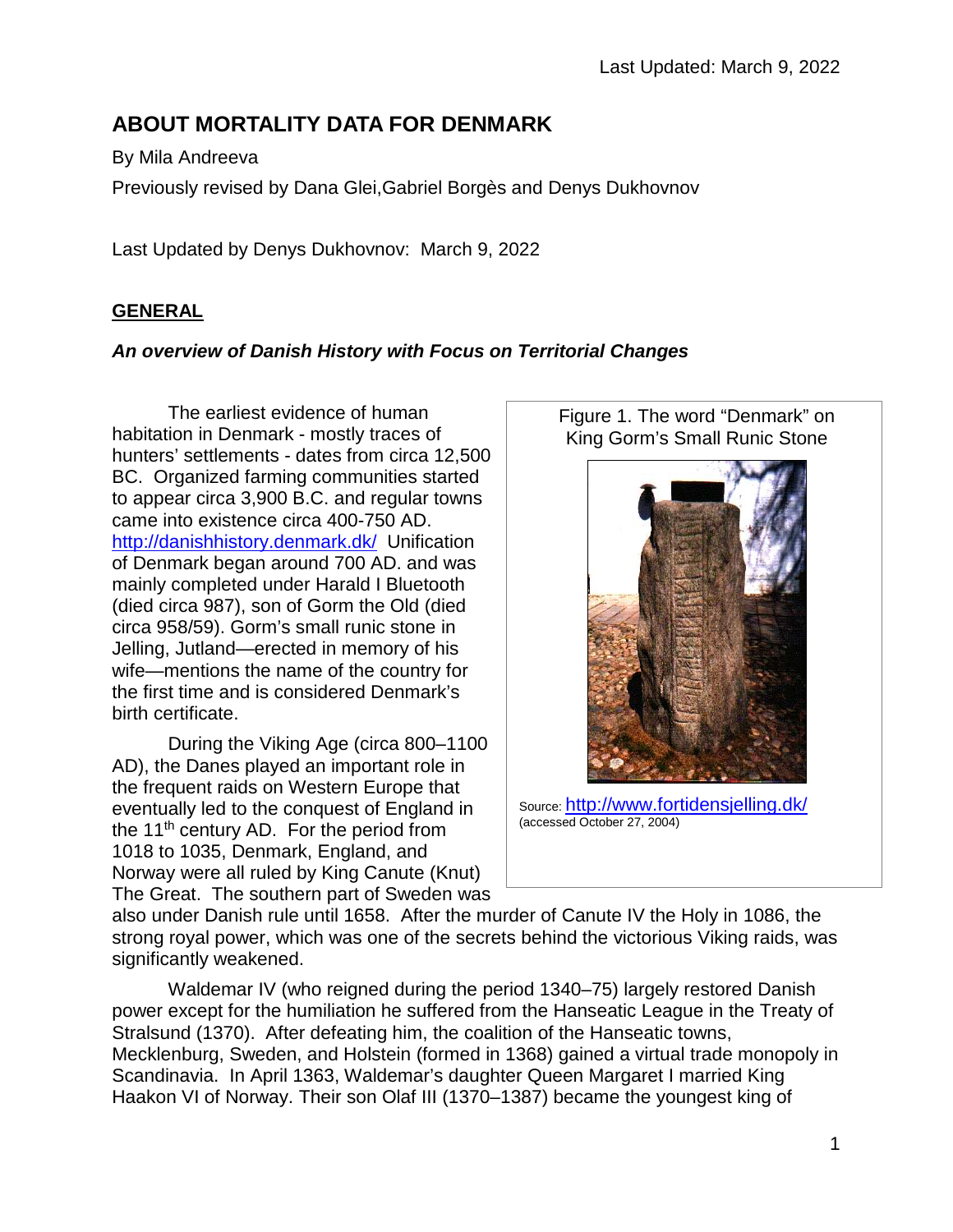Denmark (albeit under the regency of his parents) in 1376 after Waldemar's death. As Haakon was mostly occupied in Norway, Denmark was actually ruled by Margaret. After the death of Haakon in 1380, Olaf became king of Norway as Olaf IV. The reach of the Danish Crown extended thereby to Norway together with Iceland and the Faroe Islands. After Olaf's death in 1387, shortly after he reached adulthood, Margaret continued to rule the country.

In 1389, near Falkoping, Sweden, Margaret defeated and captured the Swedish King, Albert of Mecklenburg. Following this success, in 1397 she established the Kalmar Union where she effectively combined three crowns, Norwegian, Danish and Swedish, under personal rule. Her grandnephew, Eric of Pomerania, was formally crowned king at Kalmar in 1397. After her death, Sweden remained under Danish control only for brief periods, and with the accession of Gustavus I as king of Sweden (1523), Sweden permanently broke from the union.

In 1448, Christian I became the Danish king—the first king of the Oldenburg dynasty of Danish kings (Oldenburg is now in the state of Lower Saxony, Germany). Altogether sixteen kings from this dynasty ruled the country, for about 415 years. In 1460, Christian I united Schleswig and Holstein with the Danish Crown. These two territories were bound only by a personal union to the Danish crown, and the king was obliged to acknowledge their inseparability from each other. These duchies have had a special status within the Danish kingdom. In the 16<sup>th</sup> century, for example, they were divided mostly in three parts: a ducal part (which included parts of both duchies) ruled by Adolphus, duke of Holstein-Gottorp; a royal part (which also included parts of both duchies) ruled directly by the Danish kings; and a common part, ruled jointly by the Danish Crown and the dukes of Holstein-Gottorp.

Over the period 1560-1720, Denmark was involved in six wars (1563-1570, 1611-1613, 1643-1645, 1657-1660, 1675-1679 and 1709-1720) with Sweden and other neighbors over supremacy in the Baltic region. An especially disastrous war took place in 1658 when an extremely cold winter permitted Swedish troops to cross the frozen sound of Little and Great Belts to attack Copenhagen. The Treaty of Roskilde (now a Danish city, 30 km west of Copenhagen, capital of Denmark until 1443) was signed on February 26<sup>th</sup>, 1658, ceding almost half of the Danish territory to Sweden: the Danish province of Terra Scania and the Norwegian provinces of Trondheim and Bahusia. Denmark also renounced its suzerainty over ducal Schleswig.

The following summer, the Swedish king, Charles X Gustav, launched another unexpected attack on Copenhagen, but this time the city's defense was successful. In November 1659, a Dutch ally fleet arrived, allowing Denmark to recapture the island of Fiona. England and France, in alliance with Holland, were also drawn into this war, leading to more Swedish defeats and the recapture of the province of Trondheim by Norwegian forces. The ensuing treaty of Copenhagen reinstated that province to Norway and ceded the island of Bornholm to Denmark in 1660.

The period from 1660–1720 was characterized by increasing power of the king, turning Denmark into an absolute monarchy. In the late  $17<sup>th</sup>$  century, the Danish West Indies were established (now, the United States Virgin Islands). In the Great Northern War (1700–1721), the coalition of Russia, Denmark and Saxony-Poland (with the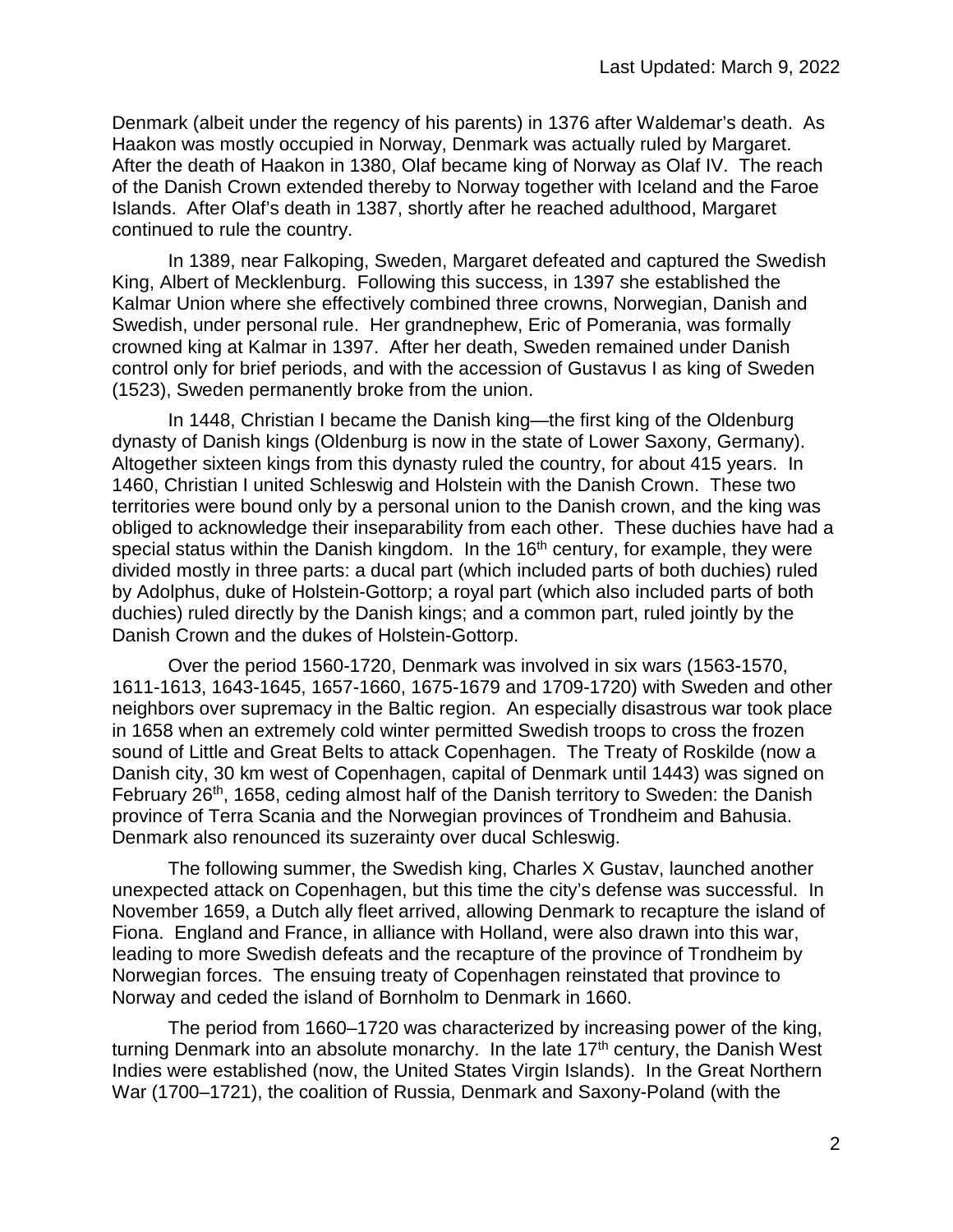addition of Prussia and Hanover in 1715) defeated Sweden. The ensuing Treaty of Stockholm made Sweden pay 600,000 Riksdaler in damages to the Danish Crown. This treaty also resulted in the dispossession of Duke Charles Frederick of Holstein-Gottorp and the union of ducal Schleswig with royal Schleswig ruled by the Danish Crown[.http://www.encyclopedia.com/html/section/denmark\\_history.asp](http://www.encyclopedia.com/html/section/denmark_history.asp)

Later, in 1773, the ducal part of Holstein was also transferred to the Danish Crown by Grand Duke Paul (later Emperor Paul I of Russia, 1796–1801) in exchange for Oldenburg, thereby uniting Schleswig and Holstein under Danish rule. From this time onwards, it was held again in personal union with Denmark.

During the Napoleonic wars, Denmark, which allied with France, suffered several severe attacks by the English. By the Treaty of Kiel of 1814 between Denmark and Sweden (Sweden allied with the victor), Norway was ceded to the king of Sweden in return for the Swedish holdings in Pomerania. This treaty, however, never came into force. Norway revolted and declared its independence, but later established a personal union with Sweden while holdings in Pomerania were taken over by Prussia. Nevertheless, the Norwegian dependencies (Iceland, Greenland and the Faroe Islands) remained under Danish control. The Danish colony of Tranquebar in India, which was founded by the Danish East India Company in 1620, was sold to Great Britain in 1845.

In the 1840s, Danish liberal and nationalist movements gained significant influence, and on June 5<sup>th</sup>, 1849, Denmark became a constitutional monarchy. One of the items on the agenda of the Danish nationalists was complete incorporation of Schleswig into Denmark, thereby violating the existing personal union of duchies of Schleswig and Holstein with Denmark and their inseparability principle. The population of these territories, with the exception of the Northern part of Schleswig, was mostly German, and increasing national consciousness made it a potentially explosive issue. The declaration by Frederick VII of the complete union of Schleswig with Denmark in 1848 and the following constitutional change of 1849 caused a revolution in the two duchies. A temporary government was established in Kiel, and external support involving Prussian and Swedish troops was provided by the German confederation. This first war of Schleswig lasted three years and ceased only after intervention by the Great Powers, Great Britain in particular. The Treaty of London in 1852 restored the status quo of this territory. Prussia was forced to withdraw troops, and in return Denmark was required not to establish closer ties with Schleswig than with Holstein.

Danish nationalists did not abandon attempts to incorporate Schleswig into a new Danish state. Under their pressure, in 1855, Frederick VII proclaimed the Danish constitution to be valid for both duchies. The German confederation sharply opposed this change and forced Denmark to withdraw this measure in 1858. However, in 1863, a new common constitution was drawn up and signed by Frederick VII's successor, Christian IX. The German diet declared this act a violation of existing agreements, and the second war of Schleswig broke out in 1864 when Denmark was confronted with Prussia and Austria. The reorganized army of Hohenzollerns easily defeated Denmark, which did not manage to get any external support. Both duchies and the duchy of Lauenburg (also lost by Denmark) were ceded under joint control of Prussia and Austria. This did not last long because Bismarck, who was guiding Prussian policy, had already decided to annex these territories. After the short Austro-Prussian War of 1866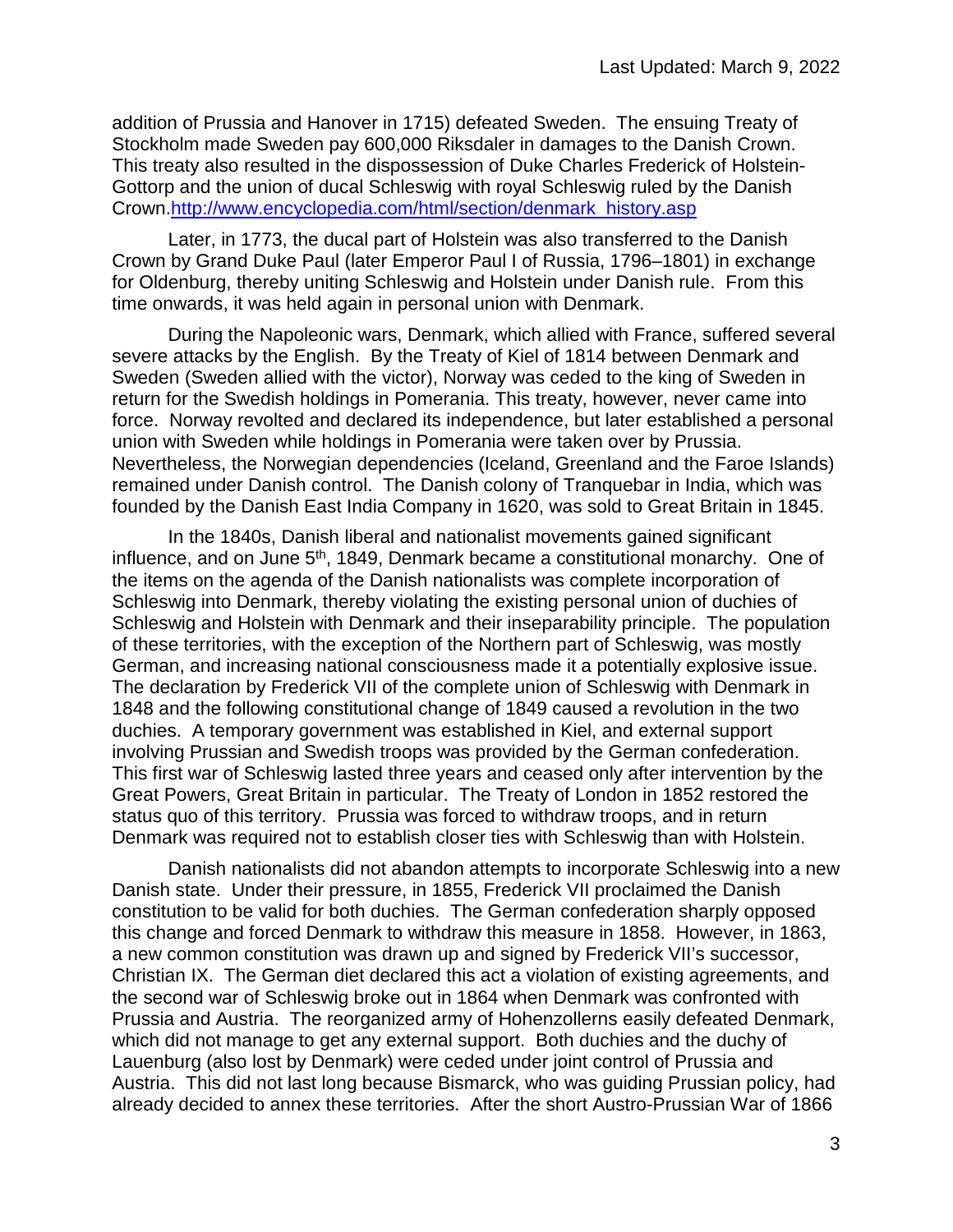(seven weeks), all duchies, Schleswig, Holstein, and Lauenburg were annexed to Prussia. This was the last in a long history of territorial defeats for Denmark.

Denmark stayed neutral during World War I and managed to regain North Schleswig after the war. After a plebiscite in 1920, North Schleswig (or South Jutland, or, in Danish, Sønderjylland or hertugdømmet Slesvig) was incorporated into the Danish state, increasing the total population by about 163,000 people (about 5.5%). The Danish West Indies (now the U.S. Virgin Islands) were bought by the United States in 1917 for 25 million dollars because of their strategic position along the approach to the Panama Canal. In 1944, Iceland declared its independence and home rule was granted to the Faroe Islands in 1948 and to Greenland in 1979.

[Information presented in this section is mostly compiled from the online encyclopedic sources: [Fortidensjelling.dk,](http://fortidensjelling.dk/) [Denmark.dk,](http://denmark.dk/) [Wikipedia.org](http://wikipedia.org/) and [Encyclopedia.com](http://encyclopedia.com/) accessed at time of writing of this document.]

#### *Overview of Danish Population and Vital Statistics*

The Danish population data are rich and date back to the seventeenth century. This section lists (in chronological order) events relevant to Danish demography. The information presented here is based mostly on publications by Matthiessen (1970), Impagliazzo (1984), Goyer and Draaijer (1992), Johansen (1998), Johansen (2002), and from online information on the websites of the statistical offices of Norway and Denmark and the Danish State Archives.

1600s and 1701— Early enumerations of the Danish and Norwegian populations were conducted for taxation and military purposes. The population was only partially enumerated, reflecting the specific purposes underlying the data collection. The oldest tax register dates back to 1514, and annual reports and tax lists are preserved from the late 1500s. In 1701, the population was enumerated for military purposes, covering only the male population. Many children and infants were omitted from this enumeration even if they were supposed to have been included.

<http://www.rhd.uit.no/rhd/census.html>[http://](http://www.hostagers.com/census.htm) [www.hostagers.com/census.htm](http://www.hostagers.com/census.htm)

1645 — Parish registers of births, deaths and marriages maintained by the clergy became compulsory. The territory of Denmark was covered only partially by such registers in the following few decades. Data availability varies greatly by parish. For many parishes, data are available dating back to the 1750s. Data from other parish registers, however, date back to the 1670s or even earlier; in some parishes, earlier records may have been destroyed by fire, mice or insects.

## Figure 2. Early Parish Register Records

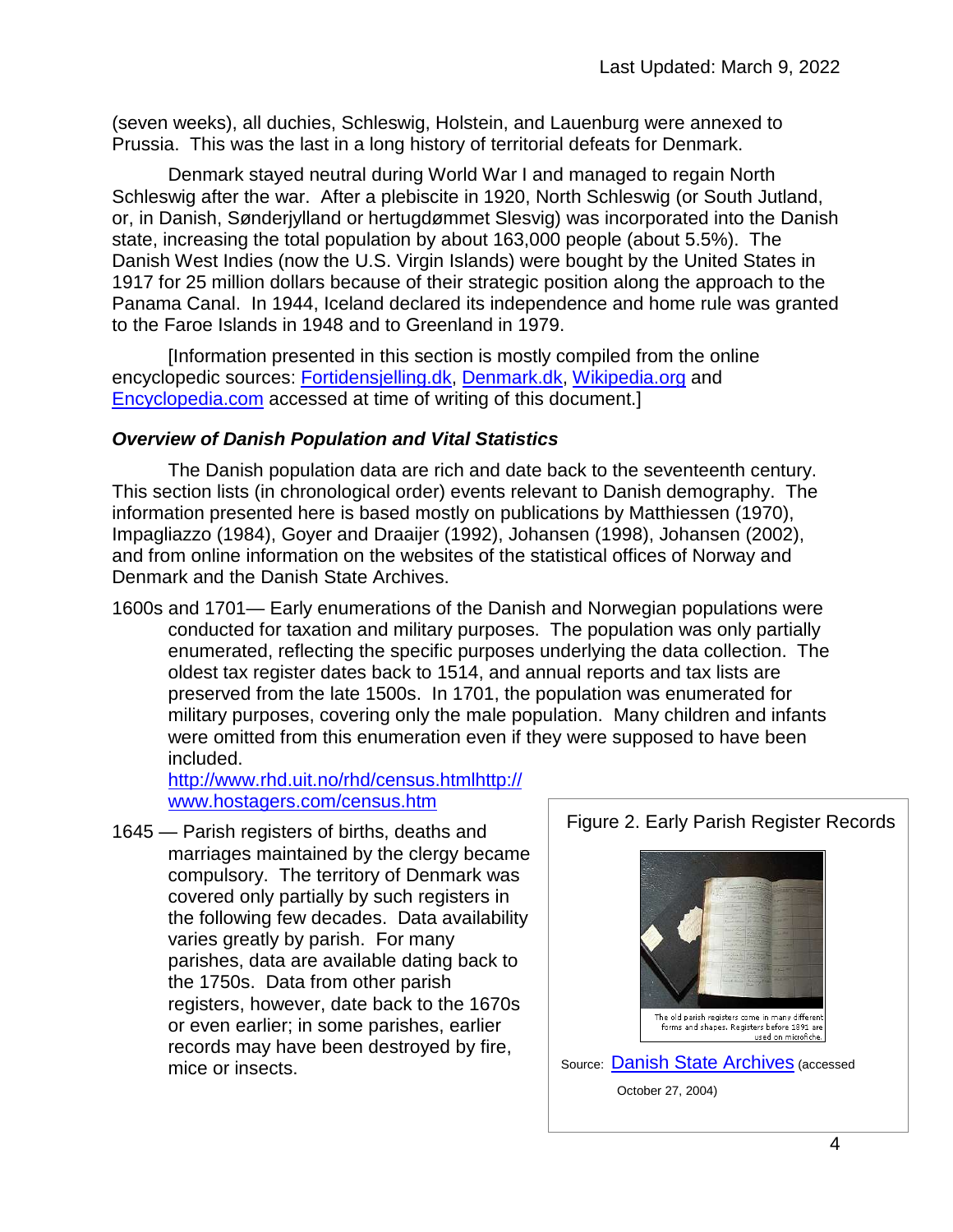- 1735 Summary statistics of parish registers became available in a statistical publication called the "General Extract".
- 1769, August  $15<sup>th</sup>$  First census. This is the first modern census in Denmark covering the territory of Denmark, Norway, Iceland and the duchies of Schleswig and Holstein. Census information was presented in summary tables. The population was divided by sex, and age was reported by six groups for ages under 48 and by an open age interval for 48+. Marital status was recorded as married and non-married. Occupational status was divided into nine groups. Although the enumerated population was "*de jure*", some temporarily absent persons (e.g. sailors) may have been omitted. Some military personnel were also excluded from the enumeration for security reasons. <http://www.rhd.uit.no/rhd/census/ft1769.htm>
- 1775 **—** A prescribed schedule of vital statistics was introduced. Clergy used this schedule to fill in deaths by sex and 10-year age groups, and births by sex and legitimacy. Starting in 1783, the number of marriages was also included.
- 1787, July 1st **—** Second census. This census was similar to that of 1769, with the exception that the names of the individuals were recorded as well.
- 1796 **—** The first statistical office (Tabelkontoret) was founded. This office conducted the 1801 census. The office was abolished in 1819 in favor of the statistical commission (Tabelkommisionen).
- 1800 Births reported by the clergy were divided into the categories live-births and stillborn.
- 1801, February  $1<sup>st</sup>$ . Third census. The population was enumerated by 10-year age groups. Statistical reports of this census were published together with the reports of the 1834 census.
- 1812–14 For safety reasons, the clergy were instructed to keep two copies of the parish registers. Pastors were also forbidden to store the books under the same roof overnight—as a precaution against possible destruction by fire. The process of collection of statistical information was also made easier by introducing books specially designed for keeping parish records. More recent registers have columns with printed headings thereby facilitating the process of insertion and retrieval of information. Virtually all parishes would have records from this time onwards.
- 1834, February 18<sup>th</sup> Fourth census. This is the first census conducted by the Tabelkommisionen. The population was enumerated by 10-year age groups. The results of this census were published in the first statistical publication (Tabelværket, 1<sup>st</sup> series, 1<sup>st</sup> volume).
- 1835 The classification of marriages by broad age groups was introduced. Deaths were recorded by the following age groups: below 1 year, 1–2 years, 3–4 years, 5–9 years, etc. This is the first year when data on deaths are available by fiveyear age groups.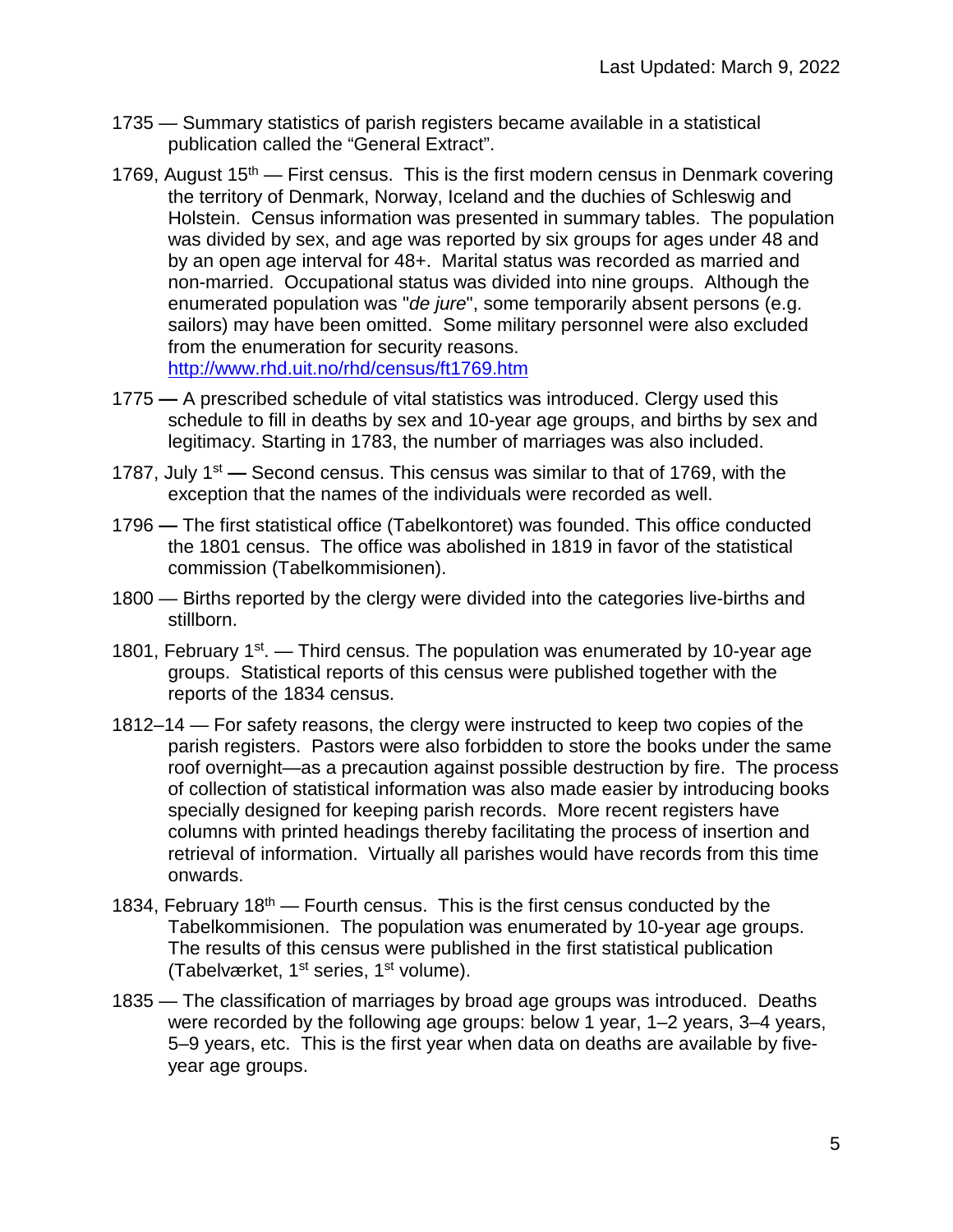- 1840, February  $1<sup>st</sup>$  Fifth census. The population was recorded by five-year age groups and by single year of age under five. This is the first census in which the population was tabulated by five-year age groups.
- 1845, February  $1<sup>st</sup>$  Sixth census.
- 1850 The national statistical office was founded (Statens Statistiske Bureau, later Det Statistiske Department, and presently Danmarks Statistik, or Statistics Denmark in English)
- 1850, February  $1<sup>st</sup>$  Seventh census.
- 1855, February  $1<sup>st</sup>$  Eighth census.
- 1860, February  $1<sup>st</sup>$  Ninth census. The classification of births by age of mother was introduced.
- 1864, Autumn The Duchies of Schleswig and Holstein were ceded to Austria and Prussia; no further censuses for these territories were conducted by Danish authorities. About 55,000 people emigrated from South Jutland (Sønderjylland, hertugdømmet Slesvig) in 1867–1900, the majority of whom migrated part to America and a smaller number to Denmark.
- 1870, February 1st Tenth census, *de facto* population. For the first time, the population was reported by single year of age. The island of Ærø became part of Denmark with the peace treaty of October, 30<sup>th</sup> 1864 and it was included in the census statistics.
- 1877 Birth certificates were required throughout Denmark.
- 1880, February 1st Eleventh census, *de facto* population with totals for *de jure* population.
- 1890, February 1st Twelfth census, *de facto* population with totals for *de jure* population.
- 1901, February 1st—Thirteenth census, *de facto* population with totals for *de jure* population.
- 1906, February 1st—Fourteenth census, *de facto* population with totals for *de jure* population.
- 1911, February 1st—Fifteenth census, *de facto* population with totals for *de jure* population. The Hollerith system was used for the first time in processing results.
- 1911 Individual data on births, marriages and deaths were sent by the clergy to the national statistical office, thereby abolishing the former publication schedule of vital statistics.
- 1916, February 1st Sixteenth census, *de facto* population with totals for *de jure* population.
- 1920, June 15th— South Jutland (Sønderjylland, hertugdømmet Slesvig) became part of Denmark, thereby increasing the total population by about 163,000 people (about 5.5%).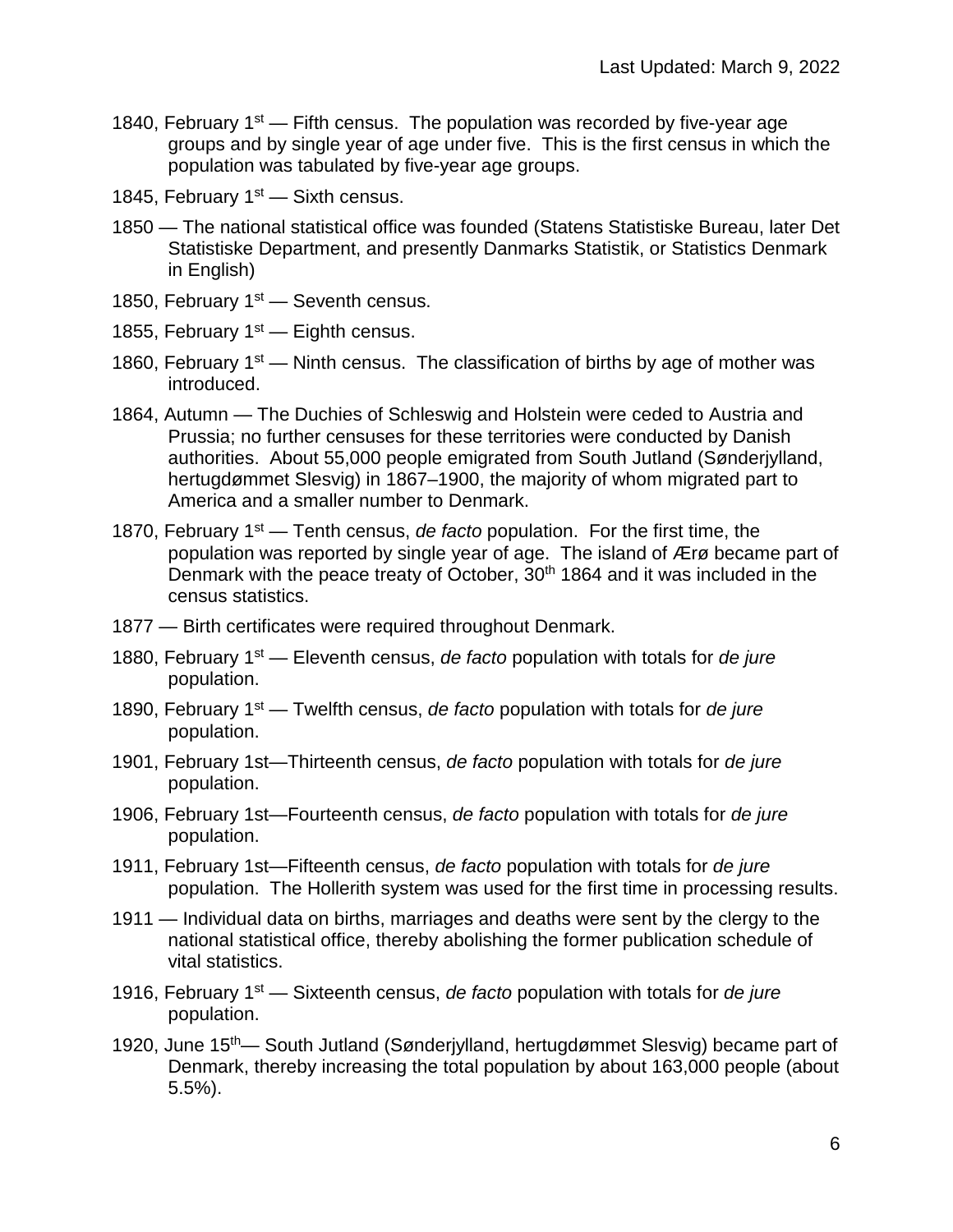- 1921, February 1st Seventeenth census, *de facto* population with totals for *de jure* population. South Jutland reverted to Denmark in 1920 and was included in the census and enumerated as a stand-alone geographic area.
- 1925, November 5th Eighteenth census, *de facto* population.
- 1930, November 5th Nineteenth census, *de facto* population with totals for *de jure* population.
- 1935, November 5th Twentieth census, *de facto* population. In this census, questionnaires were distributed to all individuals.
- 1940, November 5<sup>th</sup> Twenty-first census.
- 1945, June 15th Twenty-second census. Usually resident (*de jure)* concept of population enumeration was employed. Allied forces, German military personnel and refugees were excluded.
- 1950, November 7<sup>th</sup> Twenty-third census, *de jure* population.
- 1955, October 1st Twenty-fourth census, *de jure* population.
- 1960, September 26th Twenty-fifth census, *de jure* population.
- 1965, September 27th Twenty-sixth census, *de jure* population. Foreigners staying for more than three months were included together with those registered in the population registers. Foreign diplomats and members of the armed forces stationed in Denmark were excluded.
- 1968 The Central Population Register (CPR) was established. The process of registering statistical information became continuous. Success of the first CPRbased census in 1976 led to the abolition of questionnaire-based censuses.
- 1970, November 9<sup>th</sup> Twenty-seventh census, *de jure* population. This is the last census that used questionnaires. The census returns were checked against records in the CPR.
- 1976, January 1<sup>st</sup> First CPR-based census. This census was conducted based on data from the CPR, the register of the tax system, the Central Register of Enterprises and Establishments and on a student register. Linking of data was done using the individual CPR numbers and the employer code numbers. The resident population included all people residing in Denmark according to information from population registers. Citizenship and place of birth were also included.
- 1981, January  $1<sup>st</sup>$  Following the success of the 1976 census, this census was also mainly based on individual data from the CPR. Additional data were linked from the Central Register of Buildings and Dwellings, Central Register of Enterprises and Establishments, Central Register of Labour Market Statistics, various tax registers, and registers of public pay transfer systems. Place of birth was excluded, but additional data on income were provided. Special emphasis was placed on economic activity and female labor force participation.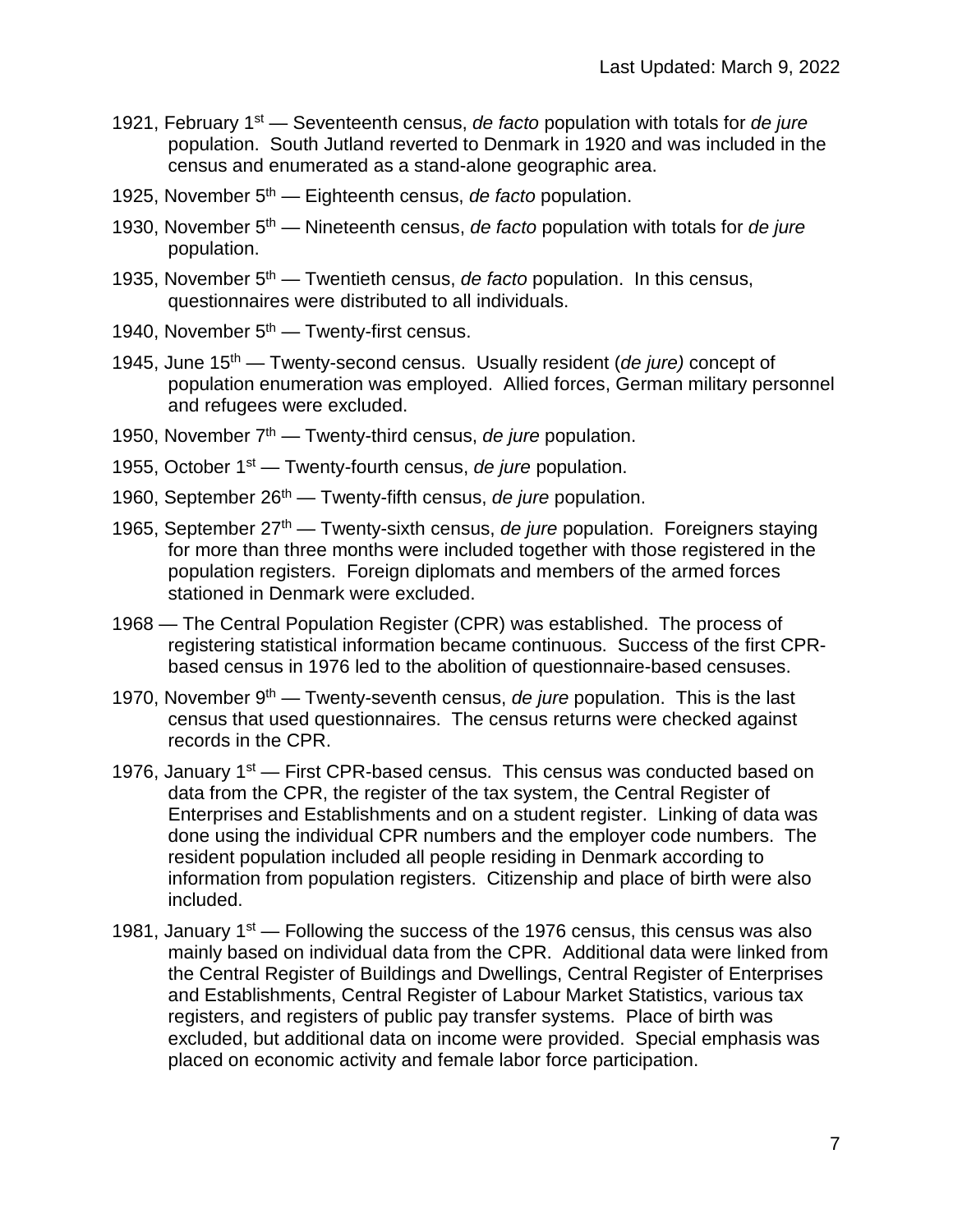Currently, population estimates are produced annually by tabulation of individual records from the CPR. Statistics Denmark issues several periodic publications including population data relevant for this project. *Befolkningens Bevægelser (Population Movements)* has been published since 1931 and includes population at the beginning and at the end of the year with detailed age-specific components of population change over the calendar year (i.e. births, deaths and migration). Population estimates by communes can be found in the publication *Befolkningen i kommunerne pr. 1. Januar (Population by Provinces)*. Deaths classified by causes of deaths are included in the publication *Dødsårsagerne i Danmark (Causes of Death in Denmark)* published by the Danish Ministry of Health (Sundhedsstyrelsen, [www.sst.dk\)](http://www.sst.dk/).

In addition, several years ago Statistics Denmark established a web site [\(www.dst.dk\)](http://www.dst.dk/) serving as an entry point to an online statistical database system where a rich series of population data can be found. Recent publications of *Befolkningens Bevægelser* are available online in an electronic format from the same web site.

#### *Sources of Data*

Data included in the Danish mortality database stem from various population and vital statistical publications of Statistics Denmark. A complete list of historical publications is reproduced in Appendix II (Danmarks Statistik, 2001). Data for the most recent years are from annual *Befolkningens Bevægelser* publications. Electronic copies of these publications are archived. Some data, especially for historical periods, have been computerized from the paper publications. In this case, copies of relevant pages have been scanned and archived as well. Some data were received directly from Statistics Denmark, including information regarding their data sources.

In many cases, published data are less detailed than those available at Statistics Denmark, especially at the highest ages. For example, in some years, the published data included deaths in the open age category for those aged 100 and older. In such cases, unpublished data for deaths by single year of age and birth cohort for ages 100+ were obtained directly from the statistical office. Therefore, the data for a particular year may come from both published and unpublished sources. Detailed information on data sources for each record with relevant notes is available from the reference and note files (see "Raw Data" on the country page).

## **TERRITORIAL COVERAGE**

Until 1921, data on population and deaths refer to the territory of Denmark excluding South Jutland (Sønderjylland, hertugdømmet Slesvig), Iceland, the Faroe Islands, and Greenland. This territory was usually denoted *Hele Kongeriget Danmark* in historical vital statistics publications. Even if population data were collected for Schleswig and Holstein before 1864, the data for these areas appeared separately in the statistical publications.

In 1920, South Jutland became part of Denmark again, and population data for this area are incorporated in the database starting with the following year. As a result, the mortality database covers two periods. One refers to the territory of Denmark before 1921 which excludes South Jutland, and the other refers to the territory of contemporary Denmark. The populations of Iceland (independent since 1944),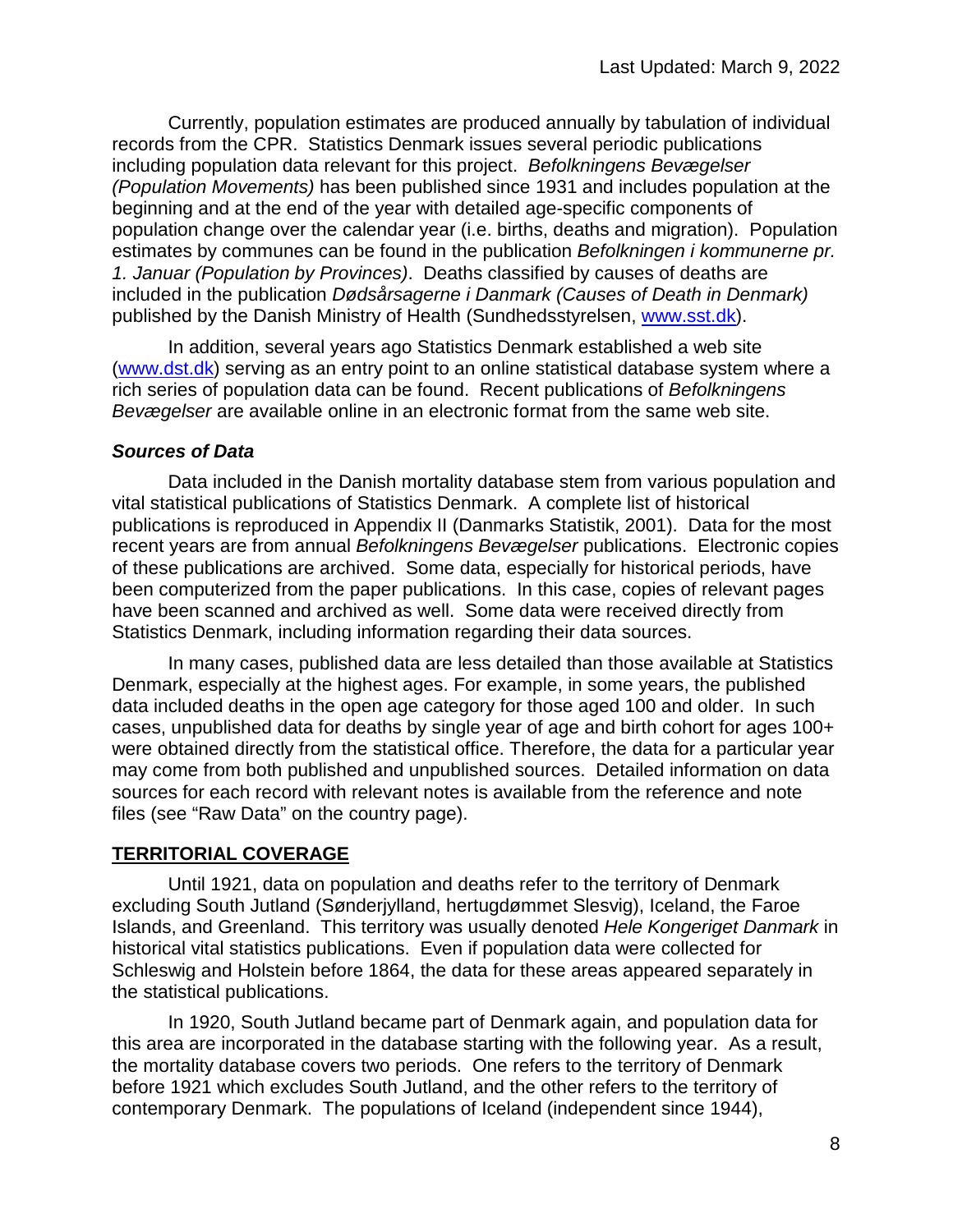Greenland (self-governing since 1979) and the Faroe Islands (self-governing since 1948) are excluded. Therefore, the territorial coverage of this mortality database is comparable to that of official Danish Statistics.

### **DEATH COUNT DATA**

#### *Coverage and Completeness*

Danish data on deaths appear to be of good quality, as suggested by an examination of resulting mortality estimates. For the years prior to 1916, data on deaths are available only by five-year age groups; for 1916-1920 by single year of age; and for 1921 onwards by single year of age and by single year of birth. Data for 1916 and later are therefore of superior quality than those for earlier periods. There is no convincing evidence for age misreporting or age heaping.

#### *Specific Details*

For many years, data on deaths for the first year of life are available in greater detail (e.g. by days, weeks and months) making possible more reliable estimation of mortality in the first year of life and improving the overall quality of Danish life tables. Opportunities for incorporating such data in the database are currently being investigated.

## **POPULATION COUNT DATA**

### *Coverage and Completeness*

Before 1906, population data are available only from censuses taken every five or ten years and representing the *de facto* population. As suggested by the Whipple index, population data are generally of good quality. For years between censuses, population estimates have been produced by the intercensal survival method (see the Methods Protocol). The Human Mortality Database (HMD) intercensal estimates are also significantly affected by the interpolation of deaths by single year of age from available five-year age groups. Consequently, population estimates prior to 1906 are less reliable than those for later years. Generally, the resulting mortality estimates would appear implausibly smooth, and the implied age-specific migration pattern may reflect data manipulation procedures rather than real patterns.

For the years 1906-1945, data are annual estimates received directly from Statistics Denmark based supposedly on the *de facto* population, as all censuses up to 1945 were based on this population concept. There are not many details available regarding how these estimates were produced, but general improvements in death statistics would entail improvements in population estimates. For some years, available population figures are rounded to the nearest hundred.

Since 1945, population estimates reflect the usually resident population (i.e. the *de jure* population) and starting in 1976, population estimates are based on tabulations from the Central Population Register. The data from the CPR are thought to be of the highest quality currently available.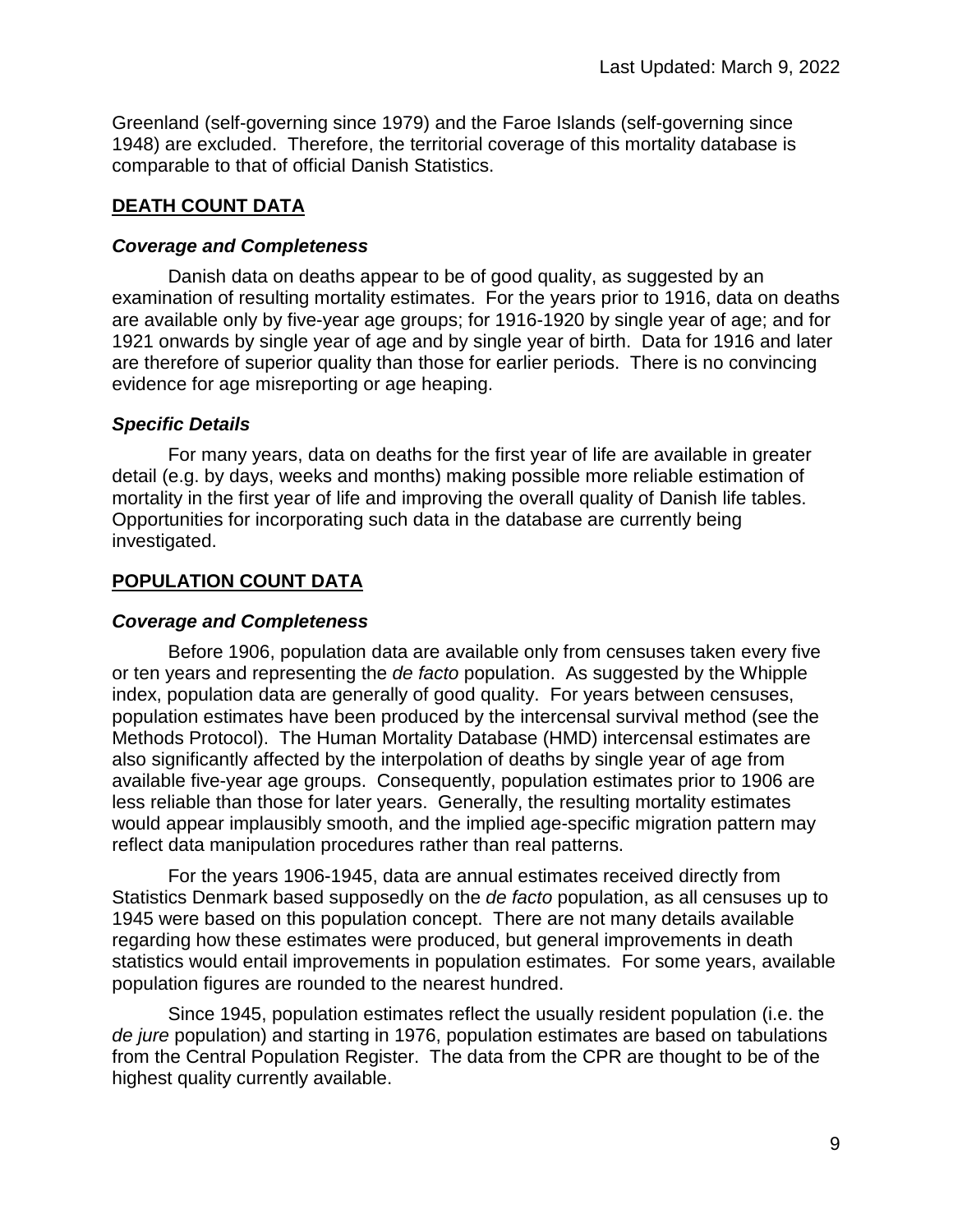#### **BIRTH COUNT DATA**

#### *Coverage and Completeness*

Data on births represent births to usual residents of Denmark. Generally, the data are thought to be complete and accurate, though under-registration of births for historical periods (i.e. the first half of the 19<sup>th</sup> century) cannot be completely ruled out.

#### **ACKNOWLEDGEMENTS**

The authors would like to thank Dorthe Larsen at Danmarks Statistik for her excellent help and collaboration in obtaining the Danish population data. In addition, Ulla Larsen, Axel Skytthe, Jens Lauritsen and Otto Andersen contributed considerable efforts to establishing this database. The initial body of data included in this database was provided by Kirill Andreev (see Andreev 1999, 2002).

#### **REVISION NOTES**

#### *Changes with the December 2017 revision:*

**Life tables:** All life tables have been recalculated using a modified methods protocol. The revised protocol (Version 6) includes two changes: 1) a more precise way to calculate a0, the mean age at death for children dying during the first year of life and 2) the use of birth-by-month data (where and when available) to more accurately estimate population exposures. These changes have been implemented simultaneously for ALL HMD series/countries. For more details about these changes, see the revised Methods Protocol (at http://www.mortality.org/Public/Docs/MethodsProtocol.pdf), particularly section 7.1 on Period life tables and section 6 and Appendix E, on death rates. The life tables calculated under the prior methods (Version 5) remain available at v5.mortality.org but they have not been, and will not be, updated.

#### *Changes with the June 2021 revision:*

**Deaths:** 2003 and 2004 deaths have been originally swapped in error. This update corrected the year-to-data designation for these two years.

## **REFERENCES**

- Andreev, Kirill F. (1999). *Demographic surfaces: Estimation, Assessment and Presentation, with Application to Danish Mortality, 1835–1995.* Ph.D. thesis. Odense, Denmark: University of Southern Denmark.
- Andreev, Kirill F. (2002). *Evolution of the Danish population from 1835 to 2000*. Denmark: Odense University Press, Monographs on Population Aging.

Danmarks Statistik. (2001). *Befolkningens bevægelser 2000*. Danmarks Statistik.

Impagliazzo, J. (1984). *Deterministic Aspects of Mathematical Demography*.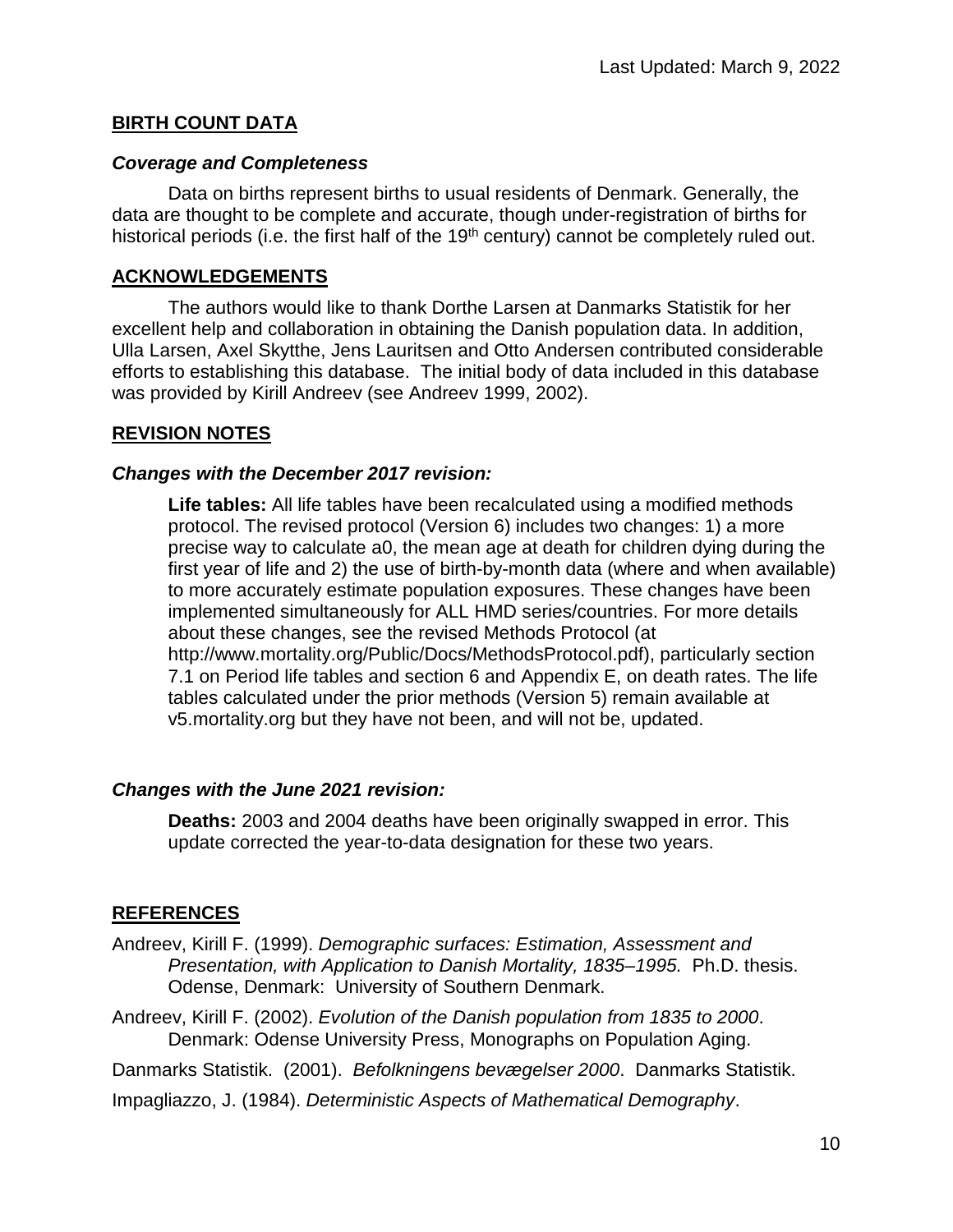- Johansen, H. C. (1998). *Early Danish Parish Registers*. Research Report 3. Danish Center for Demographic Research.
- Johansen, H. C. (2002). *Danish Population History 1600-1939*. Odense: University Press of Southern Denmark.
- Matthiessen, P. C. (1970). *Some aspects of the demographic transition in Denmark.* Copenhagen: Copenhagen University.
- Goyer, Doreen and Gera Draaijer. (1992). *The Handbook of National Population Censuses.* New York: Greenwood Press.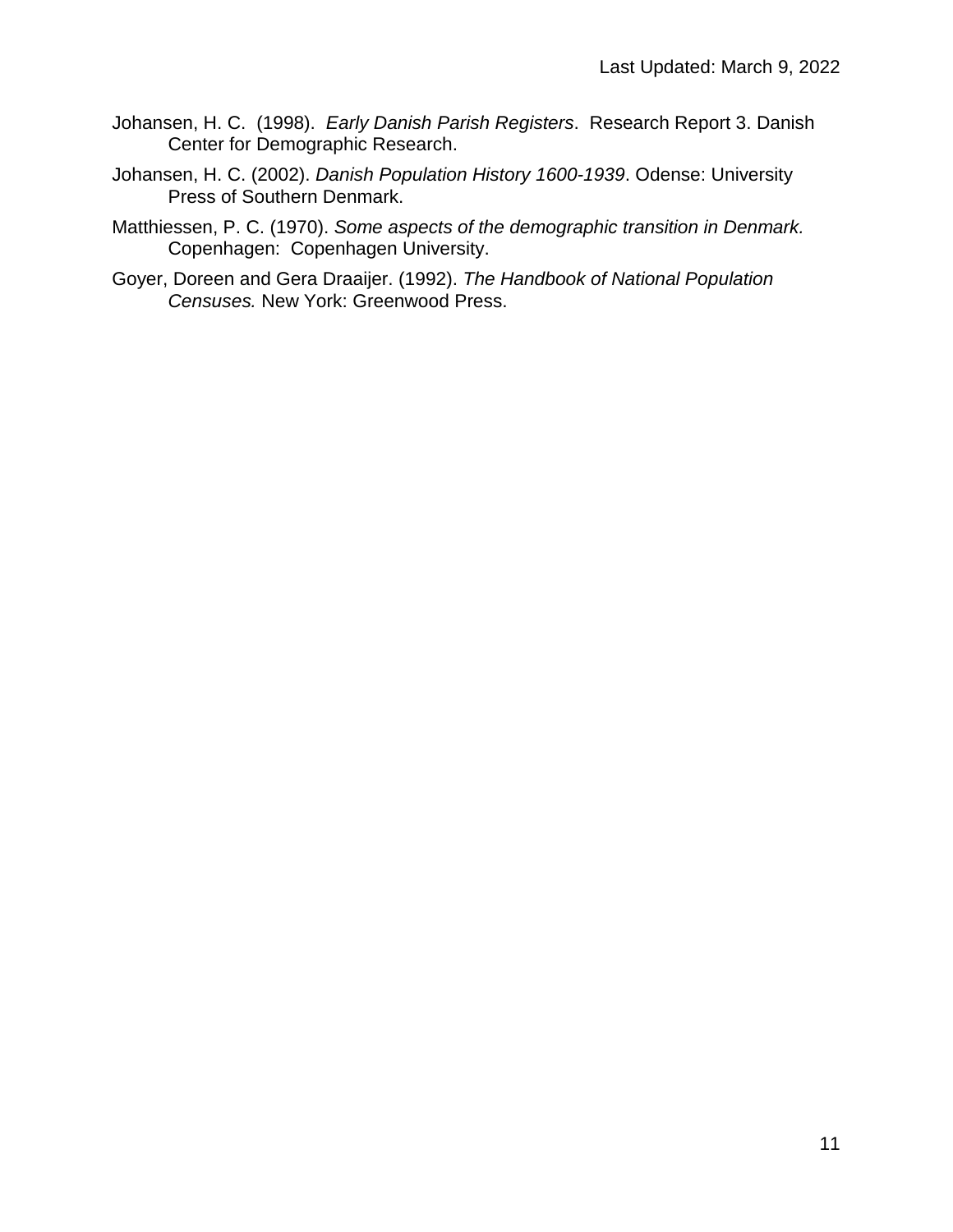# **APPENDIX I: HISTORICAL POPULATION AND VITAL STATISTICS PUBLICATIONS**

The tables are reproduced from Danmarks Statistik (2001).

## **Tabelværk (TableWorks)**

## **Vielser, fødsler og dødsfald (Marriages, Births and Deaths)**

| 1801-33: I, 1           | 1870-74: IV A, 1  | 1906-10: IV A, 8     |
|-------------------------|-------------------|----------------------|
| 1834-39: I, 6           | 1875-79: IV A, 2  | 1911-15: IV A, 13    |
| 1840-44: I, 10          | 1880-84: IV A, 5  | 1916-20: IV A, 15    |
| 1845-49: II, 1          | 1885-89: IV A, 7  | 1921-25: IV A, 17    |
| 1850-54: II, 17, 1. del | 1890-94: IV A, 9  | 1926-30: IV A, 19    |
| 1855-59: III, 2         | 1895-1900: V A, 2 | 1931-40: IV A, 22    |
| 1860-64: III, 12        | 19. årh.:* V A, 5 | 1941-55 (1962**): I  |
| 1865-69: III, 25        | 1901-05: V A, 6   | 1956-69 (1973**): XI |
|                         |                   |                      |

\* Befolkningsforholdene i Danmark i det 19. århundrede.

\*\* Date of publication

## **Statistiske meddelelser**

## **Befolkningens bevægelser (Population movements)**

| 1971 (1973**):10 |
|------------------|
| 1972 (1974**):9  |
| 1973 (1975**):9  |
| 1974 (1976**):5  |
| 1975 (1977**):4  |
| 1976 (1978**):1  |
| 1977 (1978**):12 |
| 1978 (1980**):3  |
| 1979 (1981**):1  |
| 1980 (1982**):1  |
|                  |
|                  |

\*\* Date of publication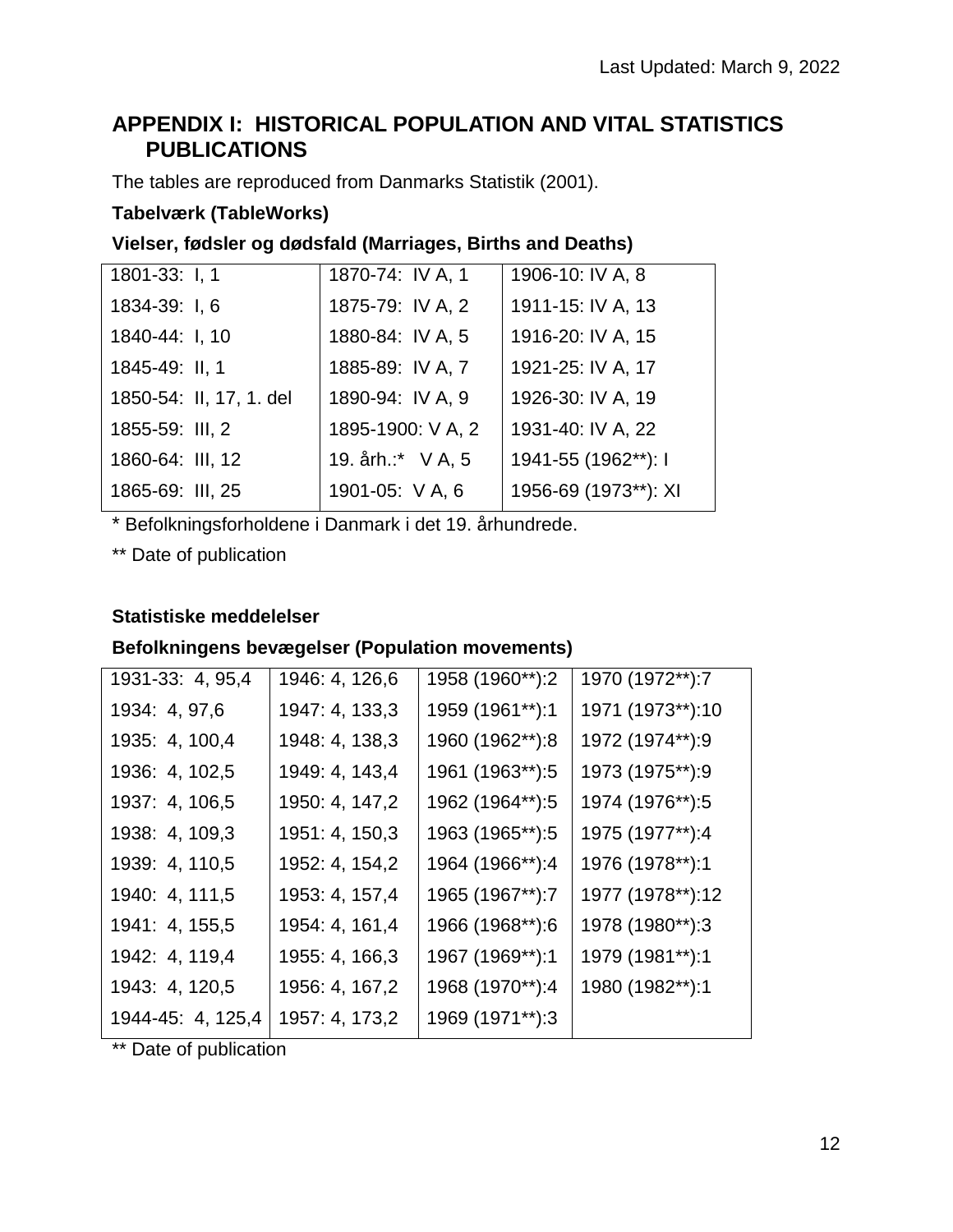# **Årspublikationer (Annual publication)**

# **Befolkningens bevægelser (Population movements)**

| 1986 (1988**) | 1991 (1993**) | 1996 (1998**) |
|---------------|---------------|---------------|
| 1987 (1989**) | 1992 (1994**) | 1997 (1999**) |
| 1988 (1990**) | 1993 (1995**) | 1998 (2000**) |
| 1989 (1991**) | 1994 (1996**) | 1999 (2000**) |
| 1990 (1992**) | 1995 (1997**) |               |
|               |               |               |

\*\* Date of publication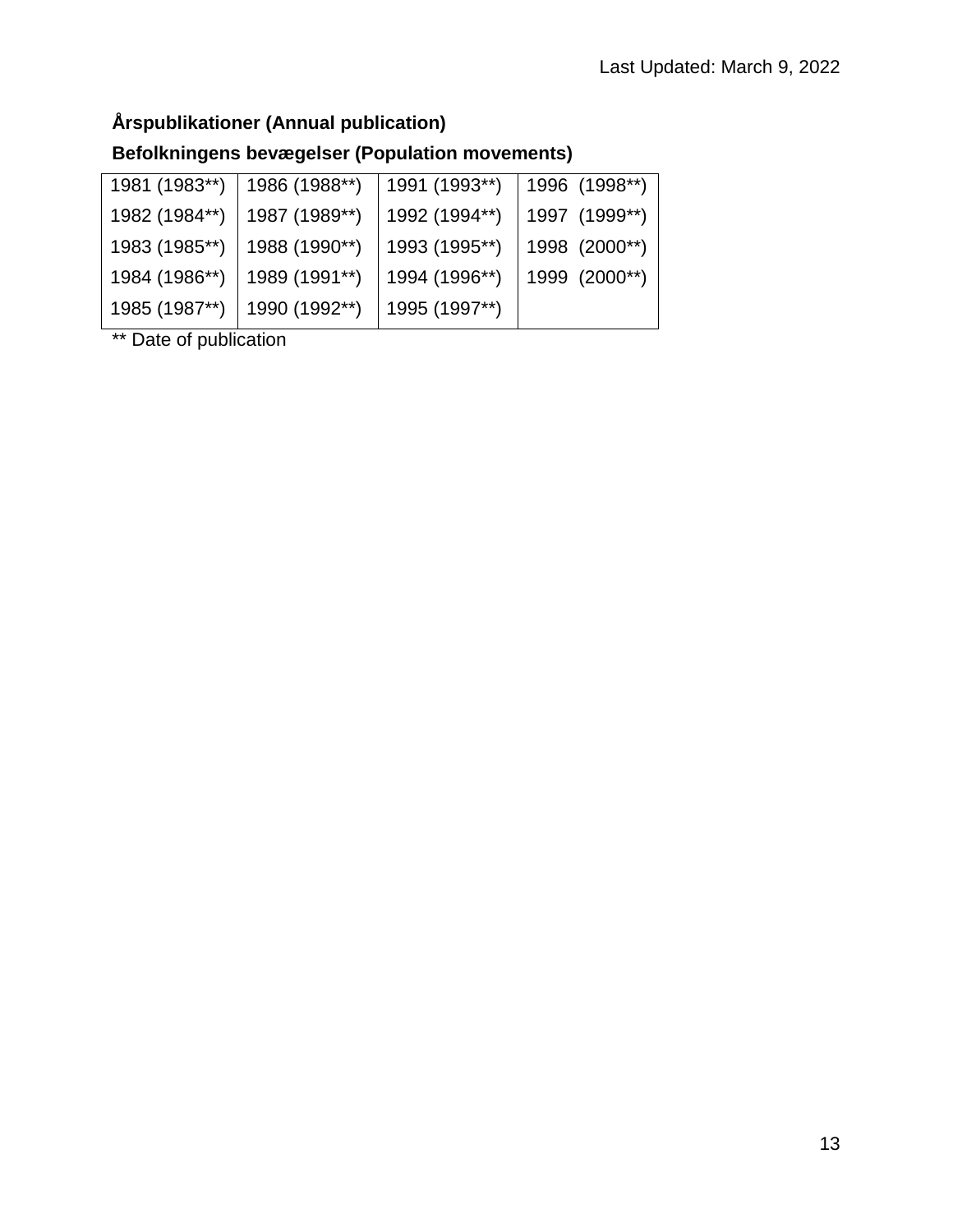# **APPENDIX II DESCRIPTION OF THE ORIGINAL DATA USED FOR HMD CALCULATIONS**

## **DEATHS**

| Period    | Age Groups                                | Comments | $RefCode(s)^{\dagger}$                                                                                                                                                                                                                                                   |
|-----------|-------------------------------------------|----------|--------------------------------------------------------------------------------------------------------------------------------------------------------------------------------------------------------------------------------------------------------------------------|
| 1835-1854 | $0-1$ , $1-3$ , $3-5$ , $5-10$<br>$110+$  |          | 15, 16, 17, 18                                                                                                                                                                                                                                                           |
| 1855-1869 | $0-1, \ldots 4-5, 5-10 \ldots 100+$       |          | 19, 20, 21                                                                                                                                                                                                                                                               |
| 1870-1915 | $0-1$ $4-5$ , $5-10$ $95-$<br>$100, 100+$ |          | 22, 23, 24, 25, 26,<br>27, 28, 29, 30                                                                                                                                                                                                                                    |
| 1916-1920 | $0,1, 2100+$                              |          | 31                                                                                                                                                                                                                                                                       |
| 1921-1942 | $0,1, 2 100+$ by year and<br>cohort.      |          | 32, 33, 34                                                                                                                                                                                                                                                               |
| 1943-2021 | All ages by year and<br>cohort.           |          | 12, 35, 36, 38, 40,<br>1970, 1971, 1972,<br>1973, 1974, 1975,<br>1976, 1977, 1978,<br>1979, 1980, 1981,<br>1982, 1983, 1984,<br>1985, 1986, 1987,<br>1988, 1989, 1990,<br>1991, 1992, 1993,<br>1994, 1995, 1996,<br>1997, 1998, 1999,<br>2000, 50, 56, 60,<br>64, 68, 72 |

† The reference code is used in the raw data files (Input Database) to link data with sources.

 $Max = maximum$  age attained;  $unk = deaths$  of unknown age

## **POPULATION**

| Period | Age Groups                                                      | Comments | RefCode(s) |
|--------|-----------------------------------------------------------------|----------|------------|
| 1840   | $0-1$ , $1-3$ , $3-5$ , $5-10$ ,<br>$ 110+$                     | Census   | 1801       |
| 1845   | $0-1$ , $1-3$ , $3-5$ , $5-10$ ,<br>$ 110+$                     | Census   | 1801       |
| 1850   | $0-1$ , 1-3, 3-5, 5-7, 7- Census<br>$10, 10 - 15, \ldots 100 +$ |          | 1801       |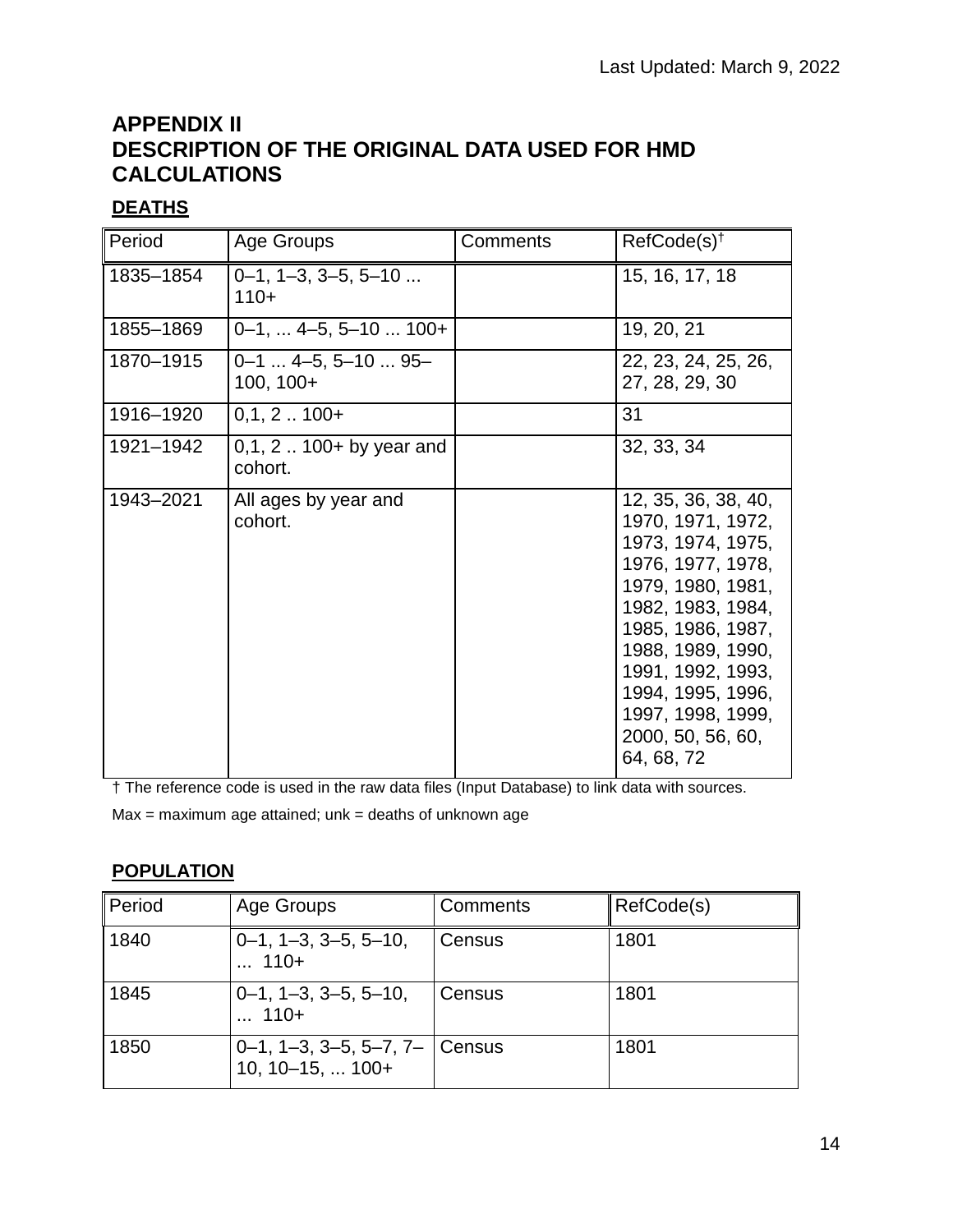| 1855      | $0-1$ , 1-3, 3-5, 5-6, 6- Census<br>7, 7-10, 10-14, 14-15<br>$\dots$ 24-25, 25-30 $\dots$<br>$100+$     |                                                                     | 1801 |
|-----------|---------------------------------------------------------------------------------------------------------|---------------------------------------------------------------------|------|
| 1860      | $0-1$ , $1-3$ , $3-5$ , $5-6$ , $6-$<br>7, 7-10, 10-14, 14-15<br>$\dots$ 24-25, 25-30 $\dots$<br>$100+$ | Census                                                              | 1801 |
| 1870      | $0-1$ , $1-2$ $100+$                                                                                    | Census                                                              | 1801 |
| 1880      | $0-1$ , $1-2$ $100+$                                                                                    | Census                                                              | 13   |
| 1890      | $0 - 1$ , $1 - 2$ $100 +$                                                                               | Census                                                              | 13   |
| 1901      | $0 - 1$ , $1 - 2$ $100 +$                                                                               | Census                                                              | 13   |
| 1906-1940 | $0 - 1$ 85+                                                                                             | Population<br>estimates produced<br>by Danmarks<br><b>Statistik</b> | 1906 |
| 1941-1970 | $\overline{0}$ -1  100+                                                                                 | Population<br>estimates produced<br>by Danmarks<br><b>Statistik</b> | 1906 |
| 1971-1975 | $0 - 90 +$                                                                                              | <b>Befolkningens</b><br>bevægelser.<br>Danmarks Statistik.<br>KBH.  | 1906 |
|           | $90 - 99 +$                                                                                             | Befolkningen i<br>kommunerne pr 1.<br>Januar.                       | 1906 |
| 1976-1991 | Single year of age                                                                                      | <b>Befolkningens</b><br>bevægelser.<br>Danmarks Statistik.          | 1906 |
| 1992-1993 | Single year of age                                                                                      | <b>Befolkningens</b>                                                | 1992 |
|           |                                                                                                         | bevægelser.<br>Danmarks Statistik.                                  | 1993 |
| 1994      | $0 - 100$                                                                                               | Danmarks Statistik.<br><b>Befolknings</b><br>bevægelser 1993.       | 1994 |